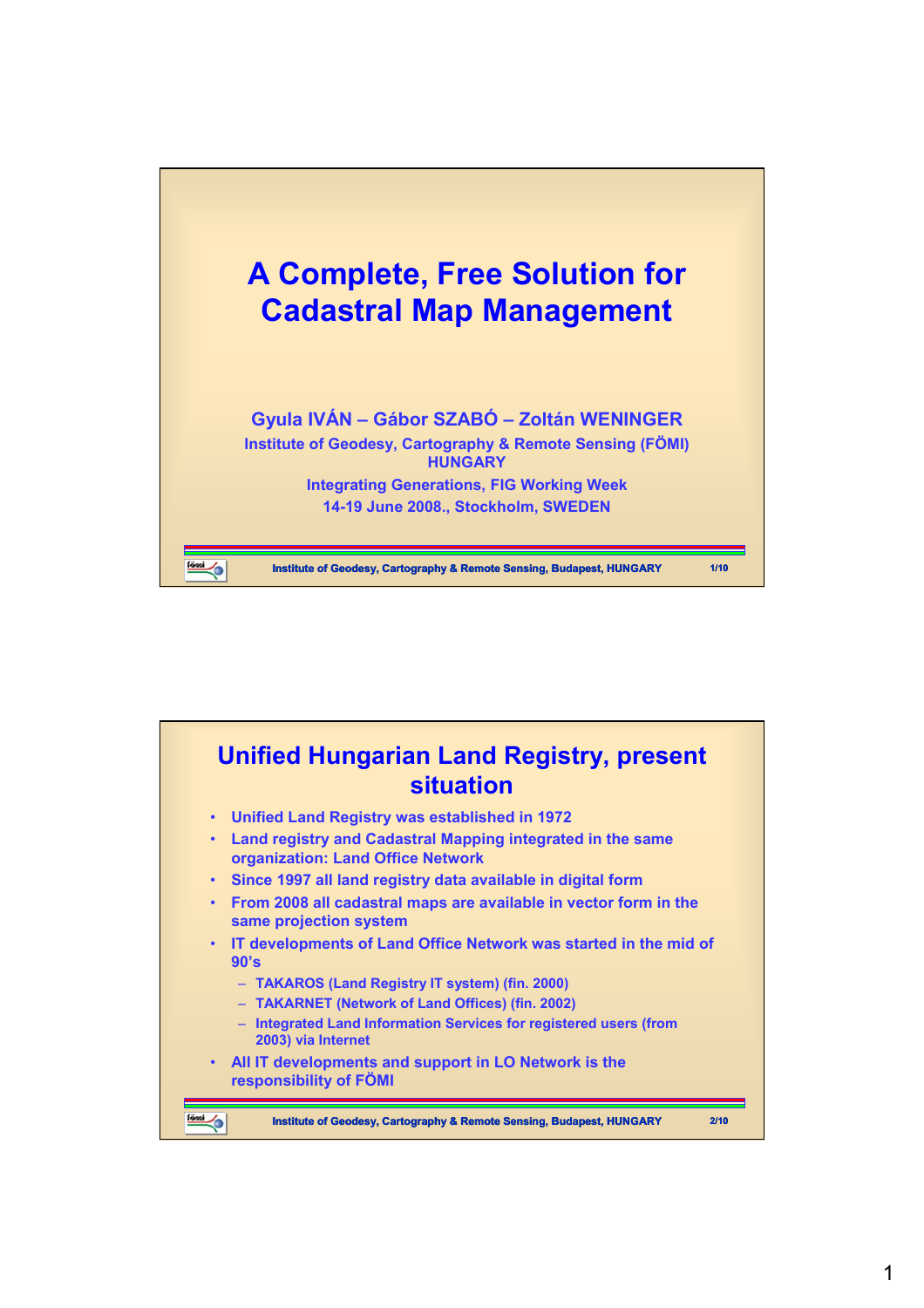

| <b>DATR, Characteristics</b>                                                              |                                                                                                               |
|-------------------------------------------------------------------------------------------|---------------------------------------------------------------------------------------------------------------|
| • Providing authenticity<br>- No map editor capacity                                      | - Map updating only via database transactions (in standardized                                                |
| environment)<br>Uniform database structure<br>$\bullet$<br>- Enforcing database integrity |                                                                                                               |
| Real-time queries via Internet<br>$\bullet$<br>- Real-time map generating                 | - Integrated search with Land registry part                                                                   |
| - Minimizing network weighting<br>- All functions are in modules                          | • Modular self-calibrating architecture                                                                       |
| <b>Easy customizable</b><br>$\bullet$                                                     | - No client-side configuration is needed to insert any new module<br>- Uniform calling interface and protocol |
| - Opened module API                                                                       |                                                                                                               |
|                                                                                           | Institute of Geodesy, Cartography & Remote Sensing, Budapest, HUNGARY<br>4/1 N                                |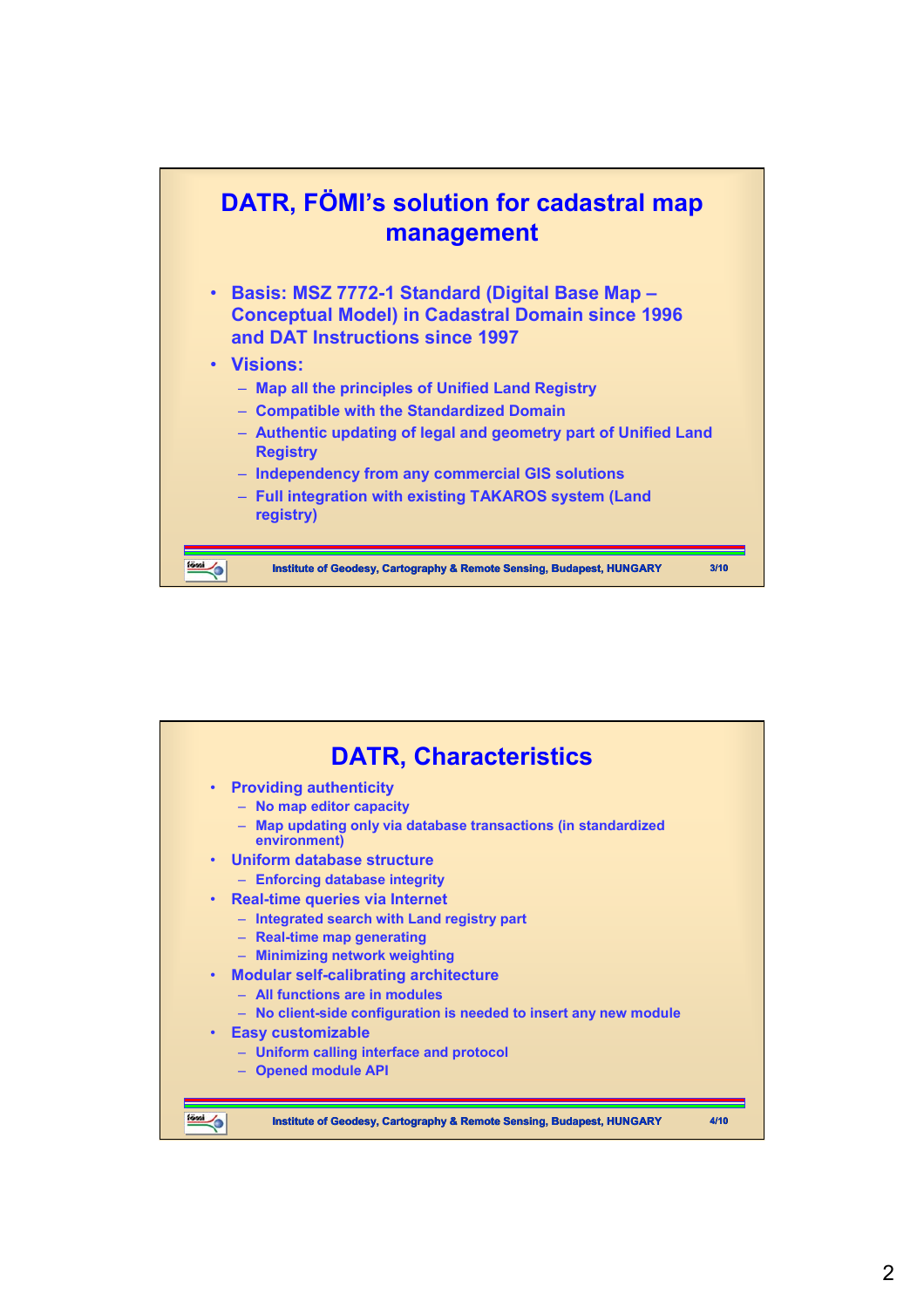

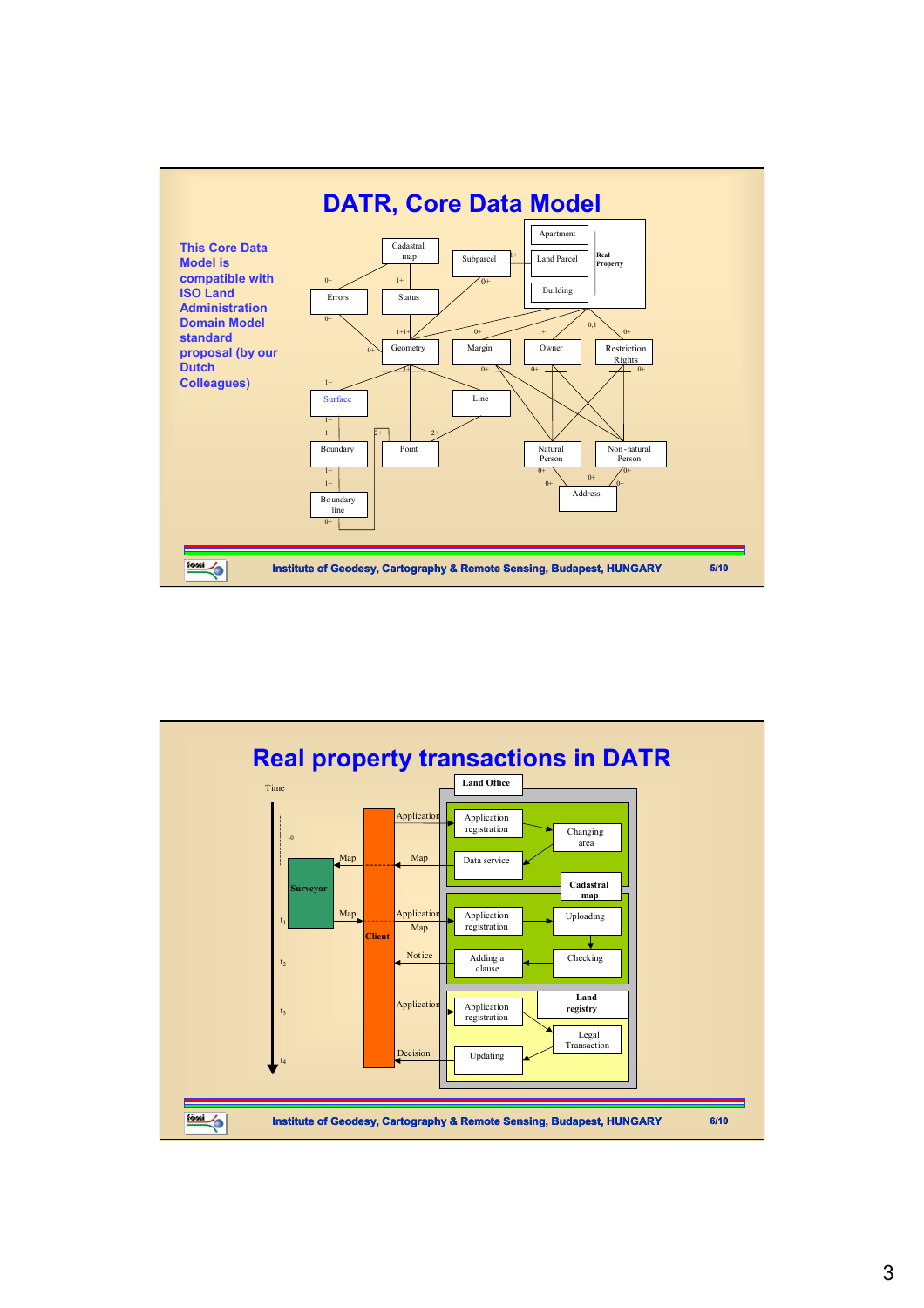